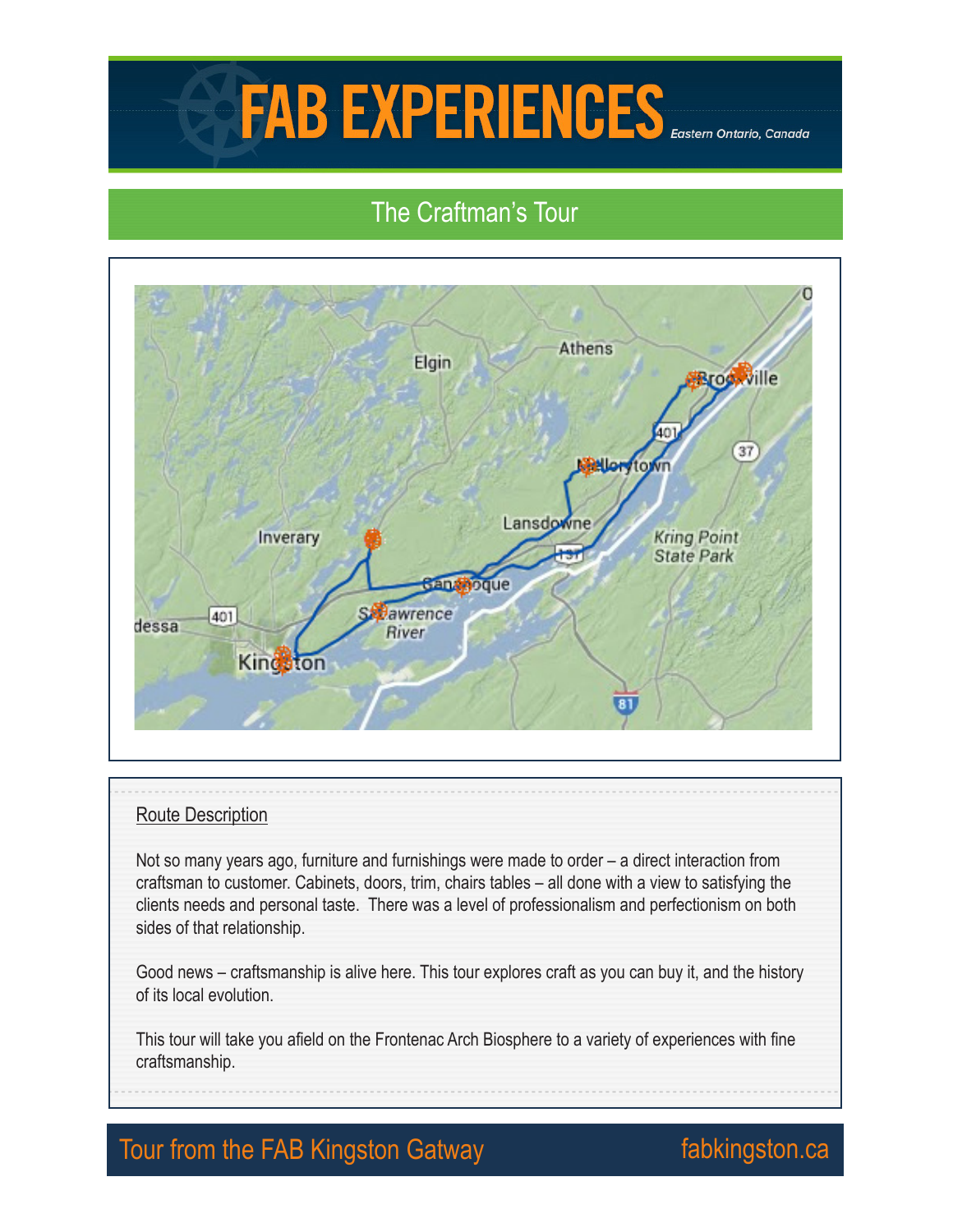| 1. Tourism Kingston<br><b>Train Station</b> | The K&P Railway station is now the Tourist Information Office. From 1846<br>to 1875, the space was occupied by a large stone gun position called the<br>"Market Battery." The land became a park after the battery was torn down. In |
|---------------------------------------------|--------------------------------------------------------------------------------------------------------------------------------------------------------------------------------------------------------------------------------------|
| Lat: 44.229360                              | 1885, some stone from the battery was used to build this station,                                                                                                                                                                    |
| Long: -76.480275                            | designed by William Newlands. The K&P Railway brought lumber, iron ore,<br>phosphates, mica and other natural products to Kingston where they were                                                                                   |
| Address:                                    | transferred to ships. Restoration to the station building, from the work on the                                                                                                                                                      |
| 209 Ontario St, Kingston                    | roof to the ceiling inside is proof that craftsmanship is alive – and the work<br>on the ceiling details were done in a class at the MacLachlan Museum, next                                                                         |
| Tel: 613-544-2725                           | stop.                                                                                                                                                                                                                                |
| Email: tourism                              | Notes:                                                                                                                                                                                                                               |
| @kingstoncanada.com                         |                                                                                                                                                                                                                                      |
| 2. MacLachlan                               | The Woodworking Museum is an 1853 log house, originally built by the                                                                                                                                                                 |
| Woodworking                                 | White family in Lanark County, and moved to Princess Street in Kingston by                                                                                                                                                           |
| <b>Museum</b>                               | Sandy MacLachlan as a Centennial Project in 1967. It operated as a private-                                                                                                                                                          |
|                                             | lyllowned museum for over a decade. In the early 1980s, it was bought by<br>the former Pittsburgh Township and moved to its present location at Grass                                                                                |
| Lat: 44.296340<br>Long: -76.314000          | Creek Park. With the amalgamation of the township to Kingston in 1998,                                                                                                                                                               |
|                                             | the museum became the responsibility of the city's Culture and Recreation                                                                                                                                                            |
| Address:                                    | Division. The MacLachlan Woodworking Museum holds the most extensive,<br>nationally significant collection of woodworking tools in Canada. Open year                                                                                 |
| 2993 Highway 2 E,<br>Kingston               | 'round. Classes can be booked, adults and school groups.                                                                                                                                                                             |
| Te: 613-542-0543                            | Driving directions: East from Kingston on Cnty. Rd. 2, 16 km.                                                                                                                                                                        |
|                                             | Notes:                                                                                                                                                                                                                               |
|                                             | Bespoke, meaning built to a buyer's specifications, defines craftsmanship.                                                                                                                                                           |
| 3. Bespoke,<br>Gananoque                    | Bespoke showcases a collection of craftsman John LeBlang - custom<br>furnishings & architectural elements to inspire and satisfy. Bespoke is a                                                                                       |
| Lat: 44.328297                              | Design-Build collaboration of talented artisans, creating unique furniture                                                                                                                                                           |
| Long: -76.164219                            | and decor for personal and commercial spaces. Traditional Craftsmanship,                                                                                                                                                             |
|                                             | natural materials, custom designed. Located in the heart of the Thousand<br>Islands, Gananoque, Ontario, Bespoke is housed in historic Axelworks-the                                                                                 |
| Tel: 613-328-1615                           | original 1820's stone 'Gananoque Spring and Axle Co.'                                                                                                                                                                                |
| Email: artisan                              | Driving directions: East on Cnty. Rd. 2, 13.8 km; on King St., south side; enter at Social-                                                                                                                                          |
| @1000island.net                             | ist Pig Café.                                                                                                                                                                                                                        |
|                                             | Notes:                                                                                                                                                                                                                               |

**Wildlife Reserve** 

Explore more at: frontenacarchbiosphere.ca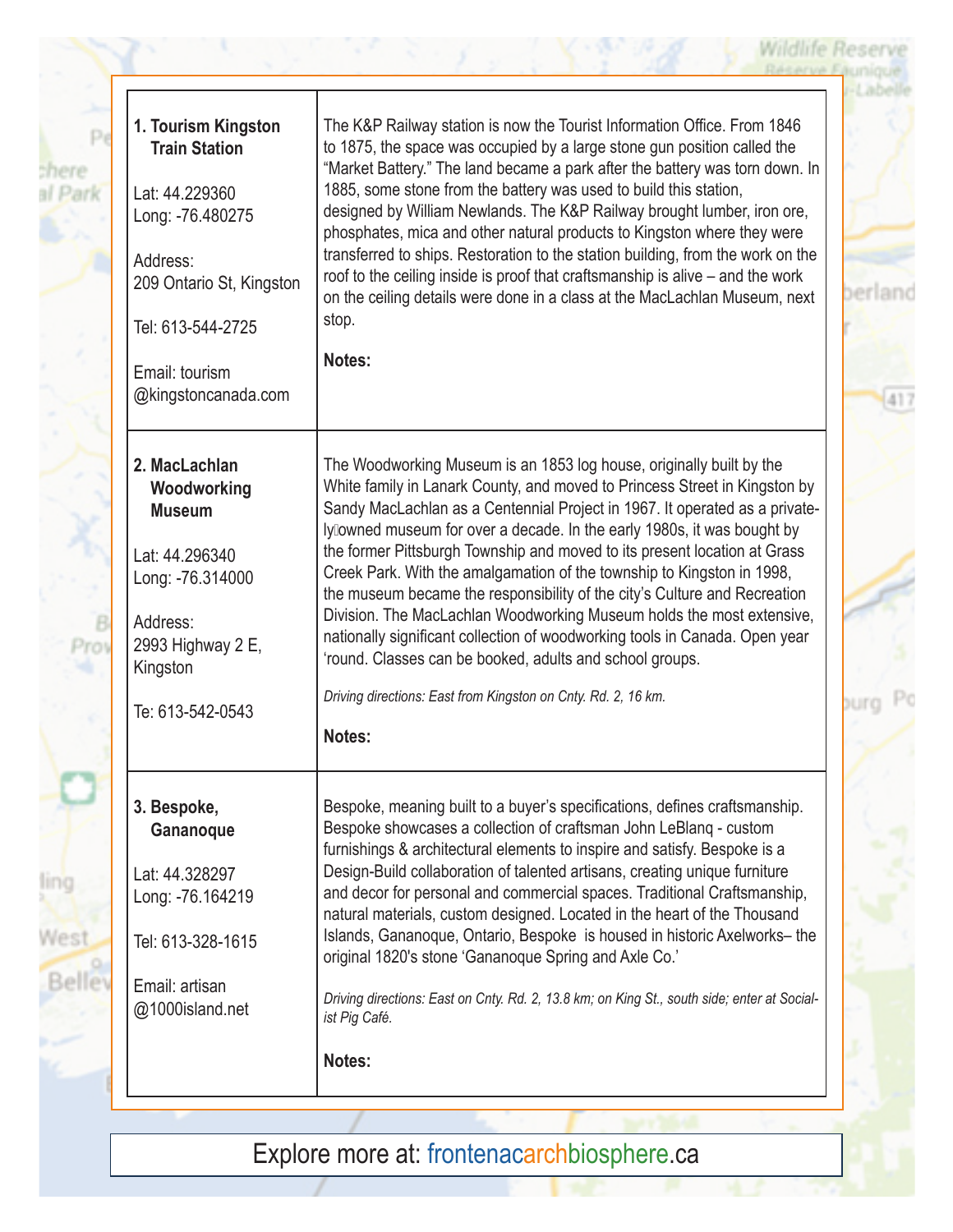| 4. Fulford Place,<br><b>Brockville</b>     | "Pink Pills for Pale People" made a fortune for Senator George Taylor Fulford<br>- a patent medicine manufactured in Brockville and sold around the world.<br>He constructed Fulford Place, a 20,000-square-foot Edwardian mansion<br>between 1899 and 1901. The original grounds were designed by Frederick                                                                                                                                                                                                                    |
|--------------------------------------------|---------------------------------------------------------------------------------------------------------------------------------------------------------------------------------------------------------------------------------------------------------------------------------------------------------------------------------------------------------------------------------------------------------------------------------------------------------------------------------------------------------------------------------|
| Lat: 44.597360<br>Long: -75.670950         | Olmsted of the Olmsted landscaping firm, which also designed Central Park<br>in New York City. The work of dozens of craftsmen are wonderful interpreta-<br>tions of Edwardian designs, preserved by the family, and now by the Ontario                                                                                                                                                                                                                                                                                         |
| Tel: 613-498-3003                          | Heritage Trust.                                                                                                                                                                                                                                                                                                                                                                                                                                                                                                                 |
| Email: fulford<br>@heritagetrust.on.ca     | Original tapestries, paintings, statuary and ceramics collected on the Ful-<br>fords' world travels are on display throughout the period rooms. The grand<br>style of the Beaux Art house was ideally suited to the Fulfords, as they<br>entertained Canadian Prime Ministers, British princes and the neighbouring<br>well-to-do whose grand "cottages" lined the St. Lawrence River. 287 King St.<br>East. General public tours: Tuesdays, Wednesdays and Thursdays at 1 p.m.;<br>Saturdays and Sundays from 11 a.m. to 4 p.m |
|                                            | Driving directions: From Gananoque on King St. east, exit right on Thousand Islands<br>Parkway to east end, 37 km., to merge on 401. Take first exit to Brockville on Cnty Rd. 2<br>for 9 km.; on King St. to Fulford Place National Historic Site, on right.                                                                                                                                                                                                                                                                   |
|                                            | Notes:                                                                                                                                                                                                                                                                                                                                                                                                                                                                                                                          |
| 5. Brockberry Café<br>& Suites             | The dining room at the Brockberry Café was originally the downstairs parlour<br>of a prominent downtown house. Enjoy a Local Flavours lunch where the<br>room speaks of craftsmanship and the elements are revealed through the                                                                                                                                                                                                                                                                                                 |
| Lat: 44.591800                             | warmth of aged wood walls and trim.                                                                                                                                                                                                                                                                                                                                                                                                                                                                                             |
| Long: -75.681000                           | 64 King St. east, Brockville                                                                                                                                                                                                                                                                                                                                                                                                                                                                                                    |
| Tel: 613-498-2829                          | Notes:                                                                                                                                                                                                                                                                                                                                                                                                                                                                                                                          |
| 6. Inspirations Art<br>Gallery, Lyn        | Inspirations Art Gallery extends an invitation to fill your senses with art in the<br>making. At our gallery you will find the working studios of wood artist George<br>Hurst and painter Sheila Ballantyne.                                                                                                                                                                                                                                                                                                                    |
| Lat: 44.587446<br>Long: -75.758525         | George looks at wood with an artistic perspective, finding most pleasure<br>when utilizing its characteristics with the art form. His art forms are tables                                                                                                                                                                                                                                                                                                                                                                      |
| Tel: 613-342-5548                          | and other functional pieces from local woods, each inspired by the character<br>of the wood, and exquisitely joined and finished. You will be able to speak                                                                                                                                                                                                                                                                                                                                                                     |
| Email: mail<br>@inspirationsartgallery.com | with the creative artist to understand the inspiration sparking a piece which<br>then can be personalized to bring even more value.                                                                                                                                                                                                                                                                                                                                                                                             |

Explore more at: frontenacarchbiosphere.ca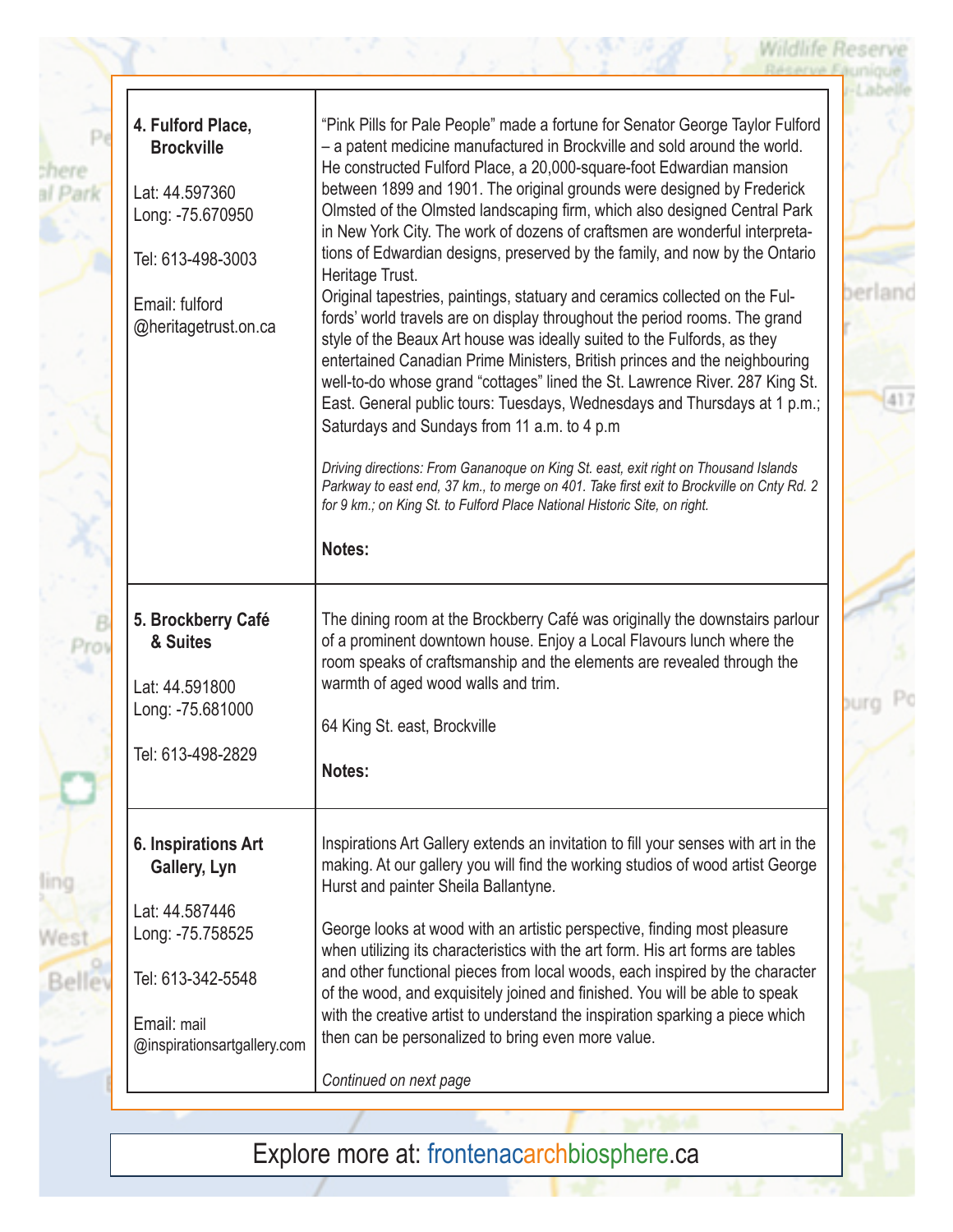**Wildlife Reserve** 

| shere | Continued from<br><b>Inspirations Art Gallery</b> | Driving directions: From downtown Brockville, follow King St. west past Brockville Country<br>Club to Lyn Rd. approx. 2 km.; turn right on Lyn Rd.; approx. 3 km to Inspirations Art<br>Gallery, on left. 2490 Lyn Rd., Brockville                                                                                                                                                                                                                                                                                                                                                                                          |             |
|-------|---------------------------------------------------|-----------------------------------------------------------------------------------------------------------------------------------------------------------------------------------------------------------------------------------------------------------------------------------------------------------------------------------------------------------------------------------------------------------------------------------------------------------------------------------------------------------------------------------------------------------------------------------------------------------------------------|-------------|
|       |                                                   | Notes:                                                                                                                                                                                                                                                                                                                                                                                                                                                                                                                                                                                                                      |             |
|       | 7. Balleycanoe & Co.<br>Lat: 44.478111            | John Sorensen at Balleycanoe & Co. has a keen eye for the elements of<br>once grand buildings, and has converted his century old barn to a gallery<br>of doors, windows, decorative trim, staircases, ceilingshundreds or piec-                                                                                                                                                                                                                                                                                                                                                                                             |             |
|       | Long: -75.94483<br>Tel: 613-659-3874              | es from the hands of craftsmen of eastern Ontario from days gone by. This<br>is an incredible resource for those who would repurpose these elegant<br>and whimsical elements. On top of all that, it's fascinating to explore. 150<br>Rockfield Rd.                                                                                                                                                                                                                                                                                                                                                                         |             |
|       | Email: jmsorensen<br>@xplornet.com                | Driving directions: From Inspirations Gallery, continue north on Lyn Rd. to inter-<br>section at Centennial Rd., turn left; through Lyn (possible stop at Lyn Museum)<br>on Yonges Mills Drive/Cnty. Rd. 27 for approx. 6 km.; turn right on Cnty. Rd. 2 to<br>Mallorytown; turn right past school onto Cnty. Rd. 4, continue through village for<br>6.8 km., destination farm house & barn on right.                                                                                                                                                                                                                       |             |
|       |                                                   | Notes:                                                                                                                                                                                                                                                                                                                                                                                                                                                                                                                                                                                                                      |             |
| Pro   | 8. Lower Brewers<br><b>Lock Station</b>           | A remarkable example of craftsmanship that has stood the test of near-<br>ly two centuries is every set of lock gates and lock walls on the Rideau<br>Canal an engineering marvel in its day, and today. Massive hand-hewn                                                                                                                                                                                                                                                                                                                                                                                                  | <b>DUTO</b> |
|       | Lat: 44.384470<br>Long: -76.324970                | limestone blocks were fit with such precision that except of relatively minor<br>repair, they are straight, true and watertight after decades upon decades<br>of season extremes. But it's the wooden gates that speak to craftsmanship<br>handed down through generations. No set of gates is original, but each is<br>a faithful replica that speaks to the integrity of design. Each fits so exactly,<br>literally falling into place with hewn posts slipping into grooves carved in<br>stone, that the rushing waters of the Frontenac Arch are held in check until<br>released by a simple turn of cranks and chains. |             |
| Belle |                                                   | Driving directions: From Balleycanoe & co., continue west on Rockfield Rd./Cnty. Rd. 4;<br>turn left at intersection and follow Blue Mountain Rd. south to Cnty Rd. 2; turn right on<br>Cnty. Rd. 2 for 15. 4 Km. to intersection with 401; west on 401 for approx. 14 km. to Joy-<br>ceville Rd. (or to shorten the day, continue west on 401 to Kingston). North on Joyceville<br>Rd. for 4.2 Km. to Hwy. 15, turn right; follow Hwy. 15 3.2 Km. to Washburn Rd.; turn left to<br><b>Brewers Lock</b>                                                                                                                     |             |
|       |                                                   | Notes:                                                                                                                                                                                                                                                                                                                                                                                                                                                                                                                                                                                                                      |             |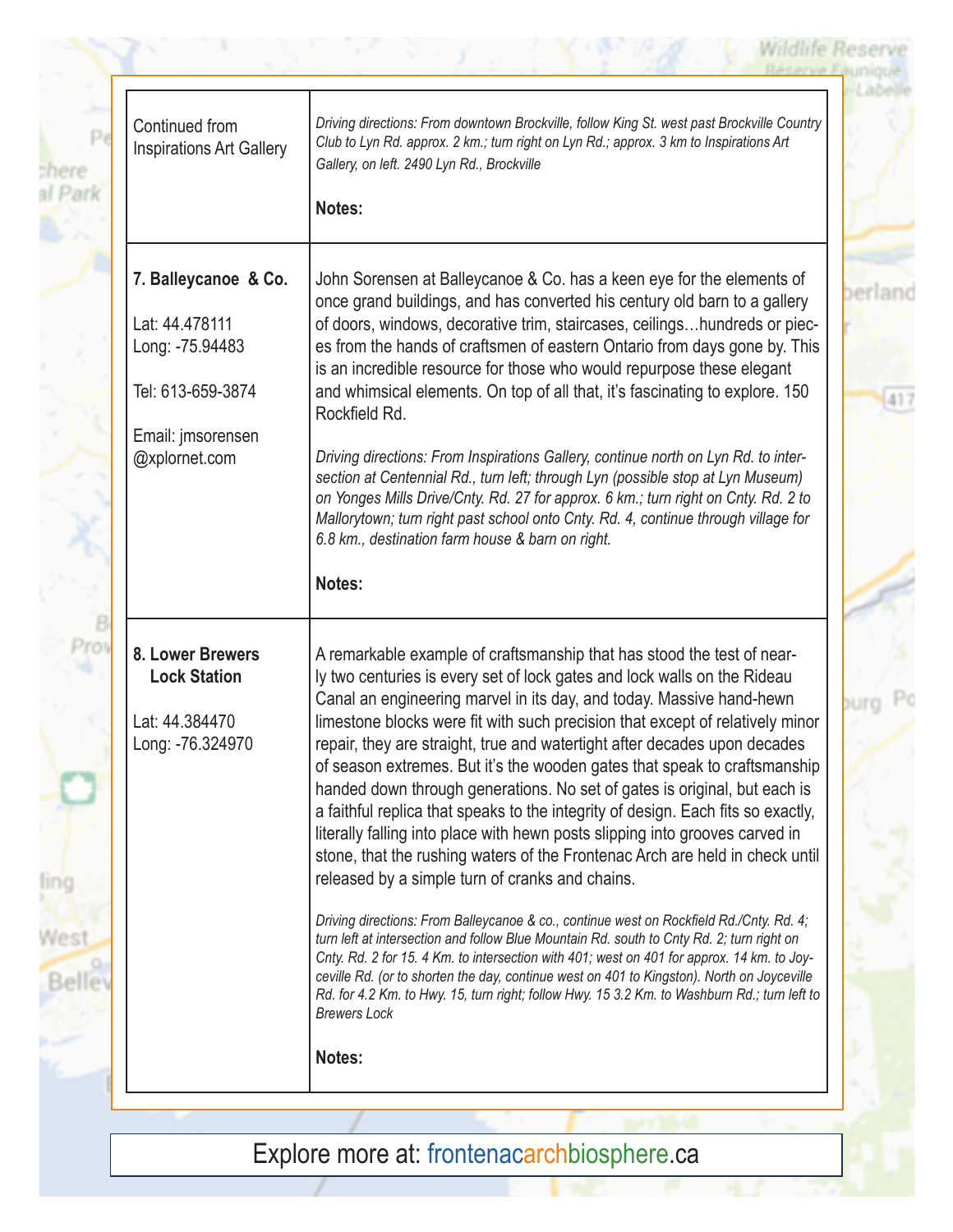| 9. Doner Studio<br>Lat: 44.389329<br>Long: -76.326084               | Cold, hard steel hardly seems a material that any of us could tame to high art.<br>Randall Doner is one who can. Imagination fuels a passion for design, but<br>it's skill that transforms steel to graceful, and functional, art. The detail and<br>precision is a step beyond art itself.                                                                                                                                  |     |
|---------------------------------------------------------------------|------------------------------------------------------------------------------------------------------------------------------------------------------------------------------------------------------------------------------------------------------------------------------------------------------------------------------------------------------------------------------------------------------------------------------|-----|
| Tel: 613-531-4396                                                   | Driving directions: 200 metres west of Brewers Lock. 1439 Washburn Rd.                                                                                                                                                                                                                                                                                                                                                       |     |
| Email: donerstudio<br>@sympatico.ca                                 | Notes:                                                                                                                                                                                                                                                                                                                                                                                                                       |     |
| 10. Living Rooms,<br>Kingston<br>Lat: 44.241810<br>Long: -76.482800 | A home should be a complete system, both in its internal function and in its<br>relationship to nature. The materials used in the construction and mainte-<br>nance of a home can greatly influence the health of the people who live in it,<br>and the environment at large. Living rooms is a source for building materials<br>and furnishings - the place where craftsmanship meets supply. 12 Cataraqui<br>St., Kingston | 417 |
| Address:<br>12 Cataraqui St.<br>Tel: 613-766-6821                   | Driving directions: Return to Hwy. 15, turn right to Kingston and downtown; turn<br>right past K-Rock Centre onto Tragically Hip Way/Barrack St.; to Rideau St., turn<br>right, to Cataraqui St.; destination on right. 12 Cataraqui Street, Kingston                                                                                                                                                                        |     |
| Email: john<br>@livingrooms.ws                                      | Notes:                                                                                                                                                                                                                                                                                                                                                                                                                       |     |

**Wildlife Reser** 

burg

### **Your Trip Notes:**

 $P$ 

В Prov

ling

West

Belle

chere al Park

Explore more at: frontenacarchbiosphere.ca